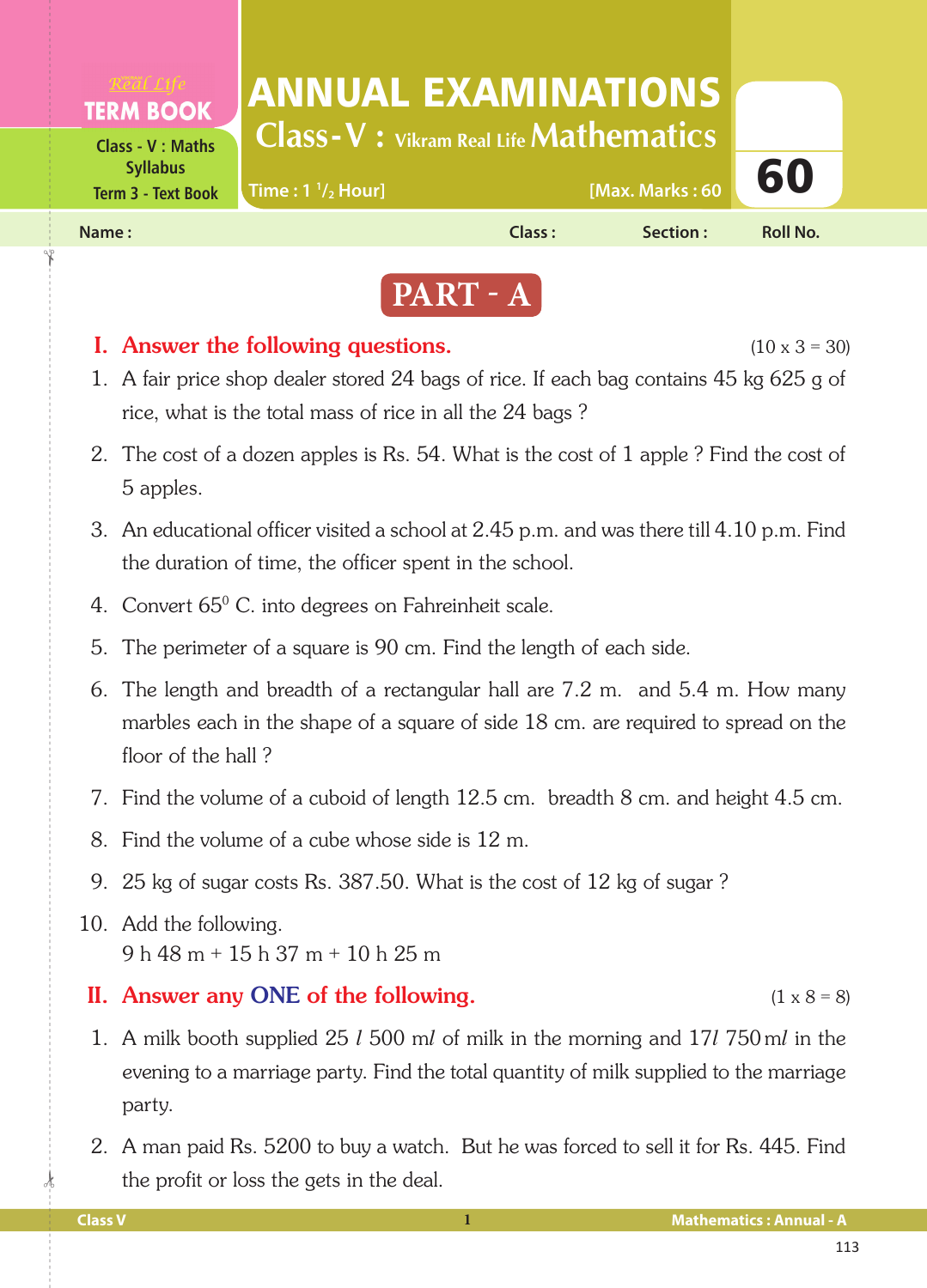# III. Answer any ONE of the following.  $(1 \times 8 = 8)$

- 1. An officer left his headquarters on July 18, 2003 on official four and returned to the headquarters on 9th August (of the same year). For how many days was the officer away from the headquarters ?
- 2. A land lord wants to put a fence around his rectangular garden which measures 90m. in length and 75m. in bradth. What will be the cost of the mesh at Rs. 15.75 per metre ?

# IV. Answer any ONE of the following.  $(1 \times 8 = 8)$

- 1. The length of a rectangular garden is 75m. and its area is 3750 sq.m. What is its breadth ? Find the perimeter of the garden.
- 2. A man purchased a shirting cloth of length 21m 50cm and got 6 shirts stitched out of this. What length of cloth is needed if each shirt required 2m 30cm of cloth ?

# **V.** Answer any ONE of the following.  $(1 \times 6 = 6)$

- 1. Do the following sums.
	- 1) 35 m 20 sec 12 m 45 sec
	- 2) 9 h 48 m + 15 h 37 m + 10 h 25 m
	- 3) 60 y 5 m 43 y 8 m
- 2. Convert the following into required.
	- 1) 445 minutes into seconds.
	- 2) 5040 seconds into minutes.
	- 3) 432 minutes into hours.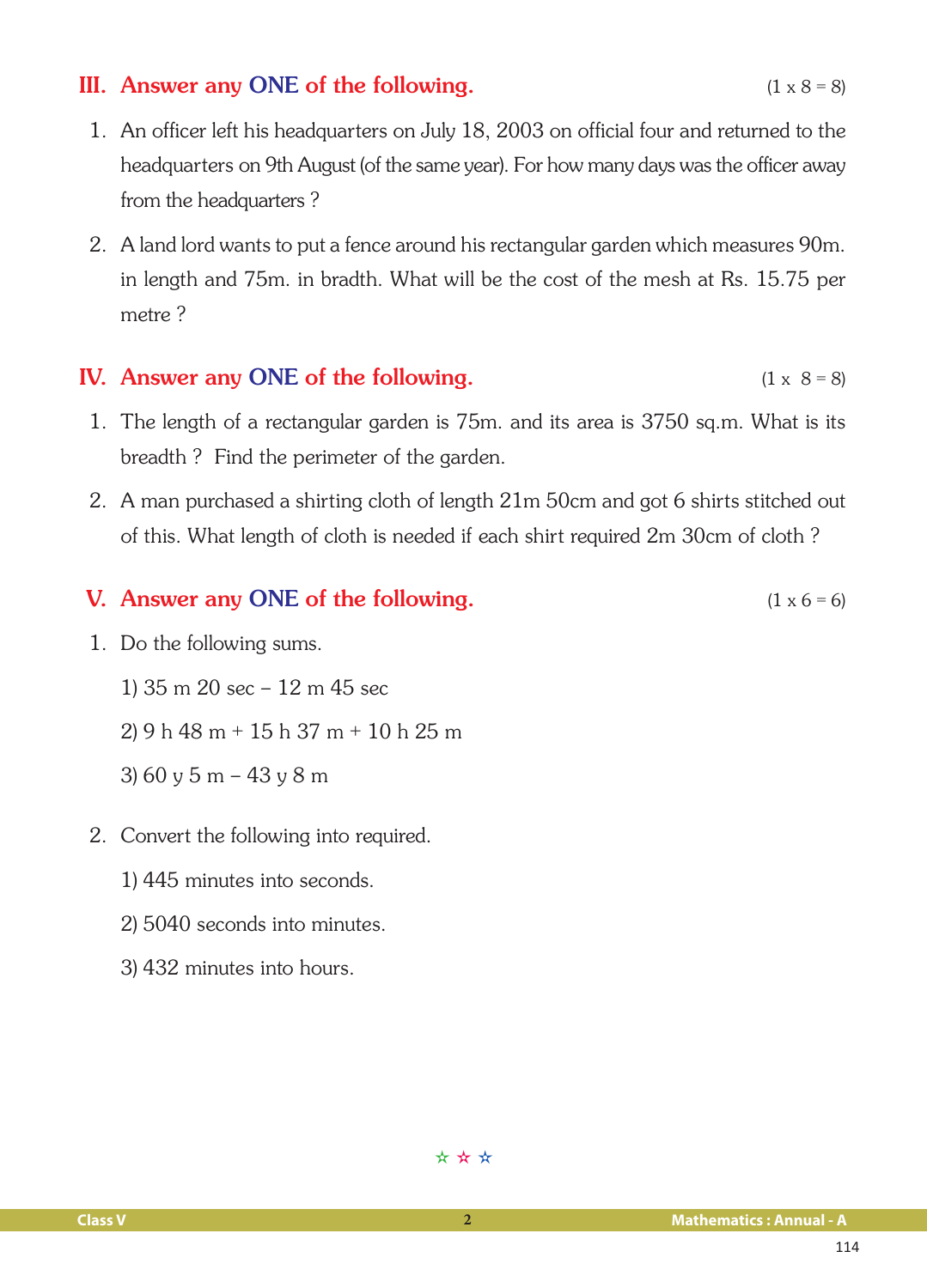| <b>TERM BOOK</b><br><b>Class - V: Maths</b>  |                                                                    | <b>ANNUAL EXAMINATIONS</b><br><b>Class-V</b> : Vikram Real Life <b>Mathematics</b>              |                       |  |                                                                                                                                                                                                                                      |                 |  |  |  |  |
|----------------------------------------------|--------------------------------------------------------------------|-------------------------------------------------------------------------------------------------|-----------------------|--|--------------------------------------------------------------------------------------------------------------------------------------------------------------------------------------------------------------------------------------|-----------------|--|--|--|--|
| <b>Syllabus</b><br><b>Term 3 - Text Book</b> |                                                                    | Time: 1 Hour]                                                                                   |                       |  | [Max. Marks: 40                                                                                                                                                                                                                      | 40              |  |  |  |  |
| Name:                                        |                                                                    |                                                                                                 | Class:                |  | Section:                                                                                                                                                                                                                             | <b>Roll No.</b> |  |  |  |  |
|                                              |                                                                    |                                                                                                 | PART - B              |  |                                                                                                                                                                                                                                      |                 |  |  |  |  |
| L.                                           | Choose the correct answer.                                         | $(10 \times 1 = 10)$                                                                            |                       |  |                                                                                                                                                                                                                                      |                 |  |  |  |  |
|                                              | 1. Area of the rectangle is                                        |                                                                                                 |                       |  |                                                                                                                                                                                                                                      |                 |  |  |  |  |
|                                              | a) $2(l + b)$                                                      |                                                                                                 | b) $l \times b$       |  | c) $4a$                                                                                                                                                                                                                              |                 |  |  |  |  |
|                                              | 2. 1 litre $=$                                                     |                                                                                                 |                       |  |                                                                                                                                                                                                                                      |                 |  |  |  |  |
|                                              | a) 1000 mm                                                         |                                                                                                 | b) $1000$ sq.cm       |  | c) 1000 ml                                                                                                                                                                                                                           |                 |  |  |  |  |
|                                              | 3. No. of days in the month of December is                         |                                                                                                 |                       |  |                                                                                                                                                                                                                                      |                 |  |  |  |  |
|                                              | a) $29$                                                            |                                                                                                 | b) $30$               |  | c) $31$                                                                                                                                                                                                                              |                 |  |  |  |  |
|                                              |                                                                    | 4. The normal temperature of Human being is                                                     |                       |  |                                                                                                                                                                                                                                      |                 |  |  |  |  |
|                                              | a) $98^{\circ}$ C                                                  |                                                                                                 | b) $98.4^{\circ}$ C   |  | c) $98.4^{\circ}$ F                                                                                                                                                                                                                  |                 |  |  |  |  |
|                                              |                                                                    | 5. One gel pen cost Rs. $18.15$ gel pens cost =                                                 |                       |  |                                                                                                                                                                                                                                      |                 |  |  |  |  |
|                                              | a) 270                                                             |                                                                                                 | b) $350$              |  | c) $180$                                                                                                                                                                                                                             |                 |  |  |  |  |
|                                              | 6. L = $1\frac{1}{2}$ B(m) in a rectangle. Its perimeter is        |                                                                                                 |                       |  |                                                                                                                                                                                                                                      |                 |  |  |  |  |
|                                              | a) $3 \text{ m}$ .                                                 |                                                                                                 | b) $4 m.$             |  | c) $5 m.$                                                                                                                                                                                                                            |                 |  |  |  |  |
|                                              | 7. Freezing point of water according to Celsius scale is           |                                                                                                 |                       |  |                                                                                                                                                                                                                                      |                 |  |  |  |  |
|                                              |                                                                    | a) $0^0$ b) $100^0$ c) $110^0$                                                                  |                       |  |                                                                                                                                                                                                                                      |                 |  |  |  |  |
|                                              | 8. 36,000 Seconds =                                                |                                                                                                 |                       |  |                                                                                                                                                                                                                                      |                 |  |  |  |  |
|                                              | a) $1$ Hr.                                                         |                                                                                                 | b) $2$ Hrs.           |  | c) $10$ Hrs.                                                                                                                                                                                                                         |                 |  |  |  |  |
|                                              | 9. Volume of a cuboid is                                           |                                                                                                 |                       |  |                                                                                                                                                                                                                                      |                 |  |  |  |  |
|                                              | a) $l \times b \times h$                                           |                                                                                                 | b) side x side x side |  | c) $\pi r^2 \times h$                                                                                                                                                                                                                |                 |  |  |  |  |
|                                              | 10. 12 months $=$                                                  |                                                                                                 |                       |  |                                                                                                                                                                                                                                      |                 |  |  |  |  |
|                                              | a) 2 years                                                         |                                                                                                 | b) half year          |  | c) $1$ year                                                                                                                                                                                                                          |                 |  |  |  |  |
|                                              | II. Fill in the blanks.                                            |                                                                                                 | $(10 \times 1 = 10)$  |  |                                                                                                                                                                                                                                      |                 |  |  |  |  |
|                                              | 1. $1 \text{km} = \underline{\qquad \qquad} \text{m}.$             |                                                                                                 |                       |  |                                                                                                                                                                                                                                      |                 |  |  |  |  |
|                                              |                                                                    | 2. C.P. = Rs. 36; S.P. = Rs. 45 gain percent = __________________________________               |                       |  |                                                                                                                                                                                                                                      |                 |  |  |  |  |
|                                              | 3. $120$ minutes =                                                 | <b>Example 2018</b> hours.                                                                      |                       |  |                                                                                                                                                                                                                                      |                 |  |  |  |  |
|                                              | 4. According to Fahrenheit scale water boils at _________________. |                                                                                                 |                       |  |                                                                                                                                                                                                                                      |                 |  |  |  |  |
|                                              |                                                                    | 5. Length = $10 \text{ cm}$ ; Breadth = $9 \text{ cm}$ . Area is ______________________________ |                       |  |                                                                                                                                                                                                                                      |                 |  |  |  |  |
|                                              |                                                                    |                                                                                                 |                       |  | <u>a sa salah sahiji désa di kacamatan di kacamatan di kacamatan di kacamatan di kacamatan di kacamatan di kacamatan di kacamatan di kacamatan di kacamatan di kacamatan di kacamatan di kacamatan di kacamatan di kacamatan di </u> |                 |  |  |  |  |

 $\frac{1}{2}$ 

✁

**Class V 1 Mathematics : Annual - B**